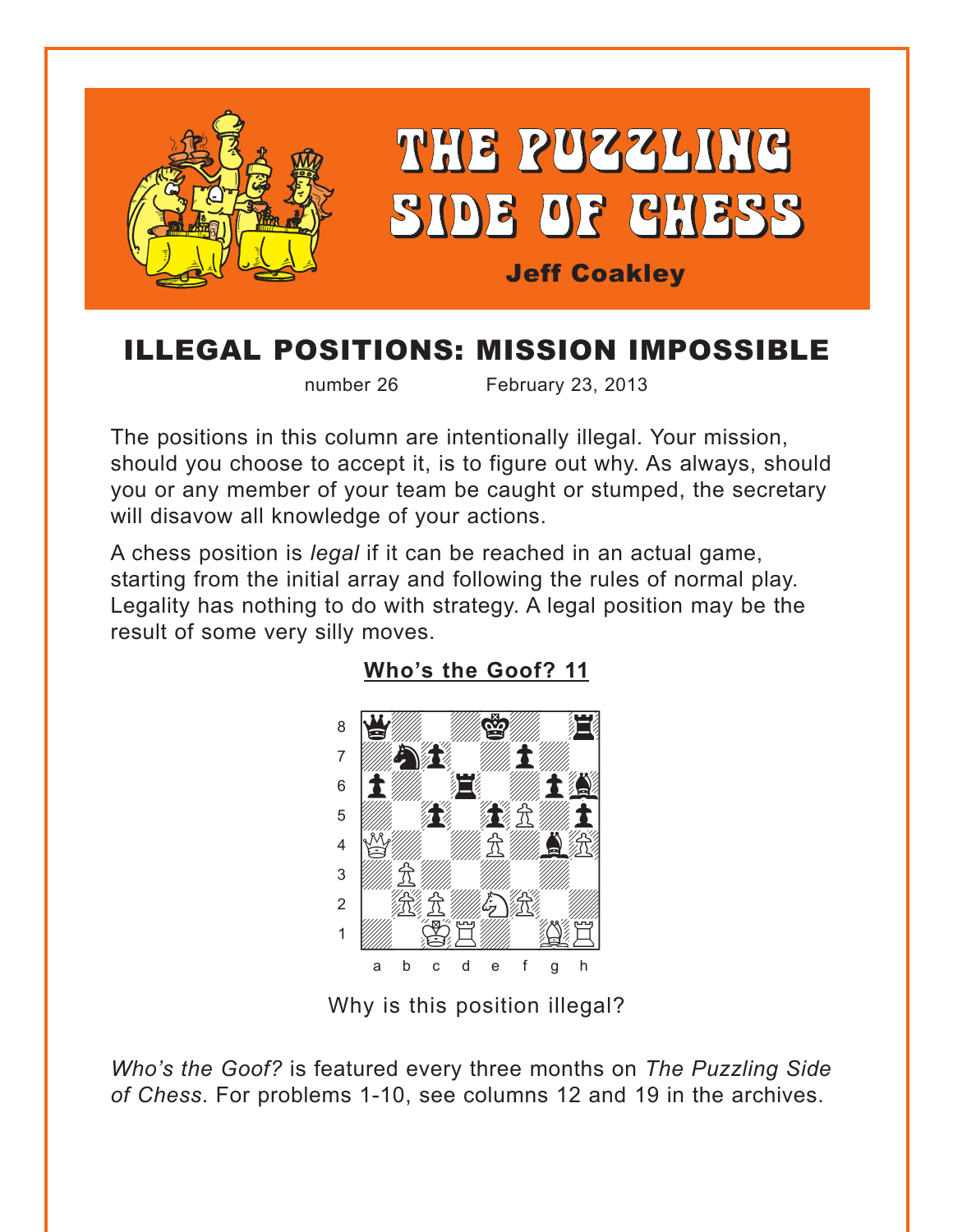<span id="page-1-0"></span>

**[Who's the Goof? 12](#page-3-0)** where the contribution  $\frac{1}{2}$  $\sim$  and the contribution of  $\sim$ 



Why is this position illegal?

*Who's the Goof?* is a kind of negative *proof game*. The goal is to prove that a position could **not** happen in a real game. Solving the puzzle usually involves "backwards thinking" (retrograde analysis).

To show that a goof exists, it is sufficient to demonstrate a logical contradiction in the given position.

A quick glance will reveal that the next position is highly improbable. But improbable things can happen. Imagine a million monkeys playing chess for a thousand years on computers which only allow legal moves. Even they could not reach this position. Why is it impossible?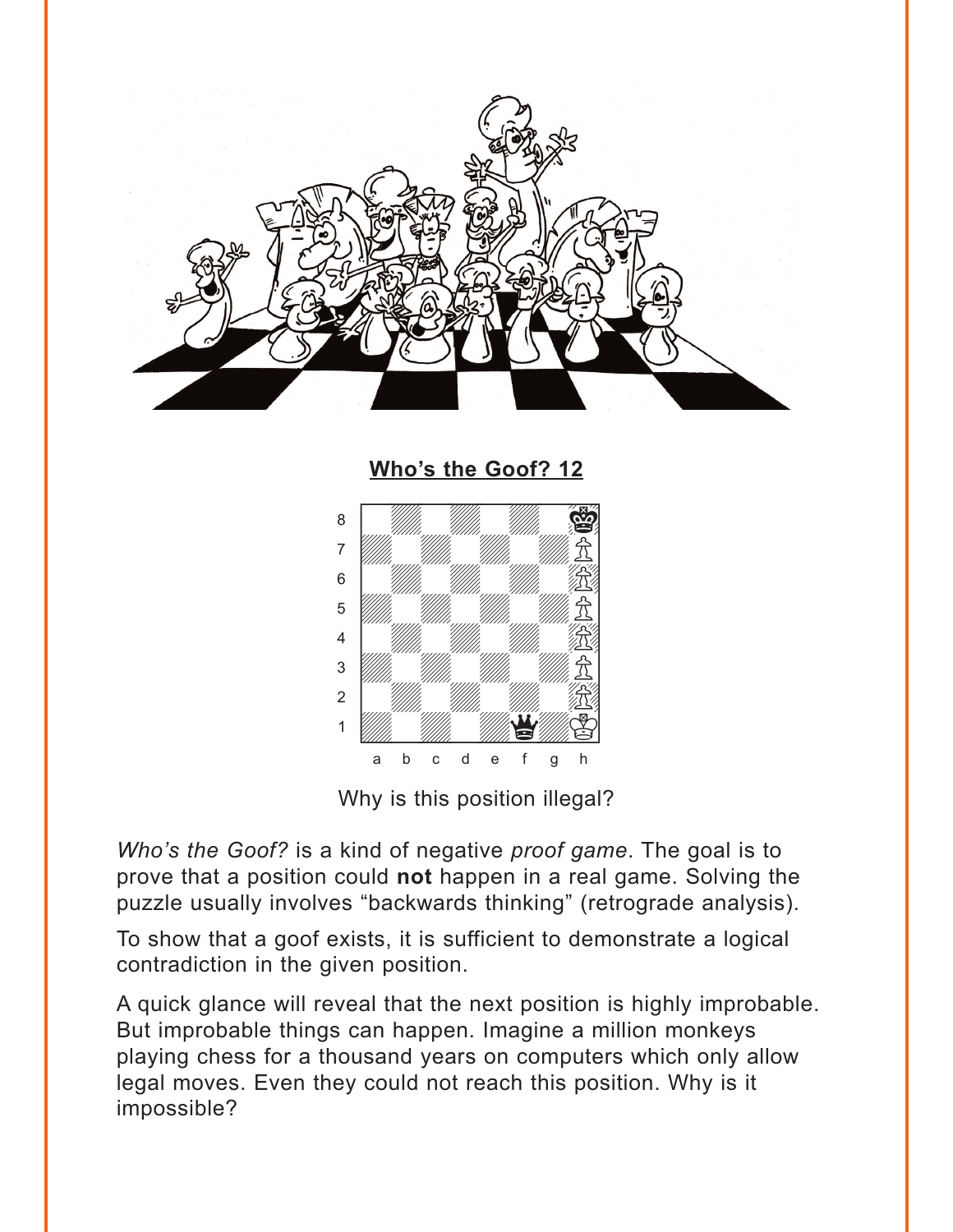### Who's the Goof? 13

<span id="page-2-0"></span>

Why is this position illegal?

For those members of your *IM force* that survived the previous puzzle, here is one more mission impossible to test their grit and powers of deduction.



#### Who's the Goof? 14

#### Why is this position illegal?

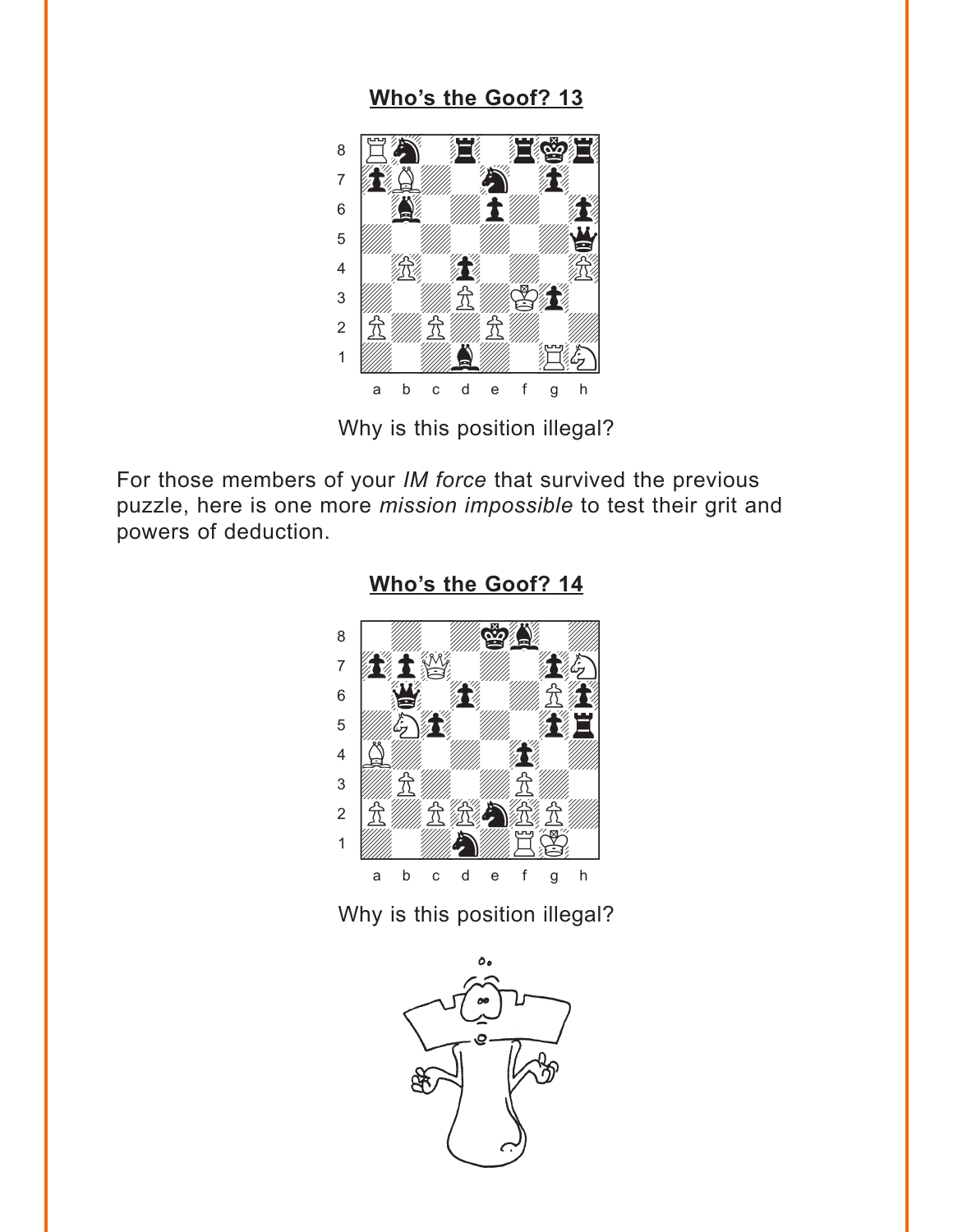# <span id="page-3-0"></span>**SOLUTIONS**

All *goofs* by J. Coakley. Problem 11 is from *Scholar's Mate 91* (2008), problem 12 from *Scholar's Mate 38* (1997) and *Winning Chess Puzzles For Kids* (2006). The others are *ChessCafe.com* originals (2013).

*PDF hyperlinks*. You can advance to the solution of any puzzle by clicking on the underlined title above the diagram. To return to the puzzle, click on the title above the solution diagram.



**[Who's the Goof? 11](#page-0-0)**

**Both kings are in check**. One of them is a goof.

**[Who's the Goof? 12](#page-1-0)**



There are **not enough missing black pieces** to explain the white pawn formation. Fifteen captures are required to make sextupled pawns on the h-file. But Black is only missing fourteen pieces.

An alternative explanation of the goof, which is essentially the same, is to blame the black queen. Fifteen captures were made by the white pawns, so Black should be left with a lone king. The black queen cannot exist.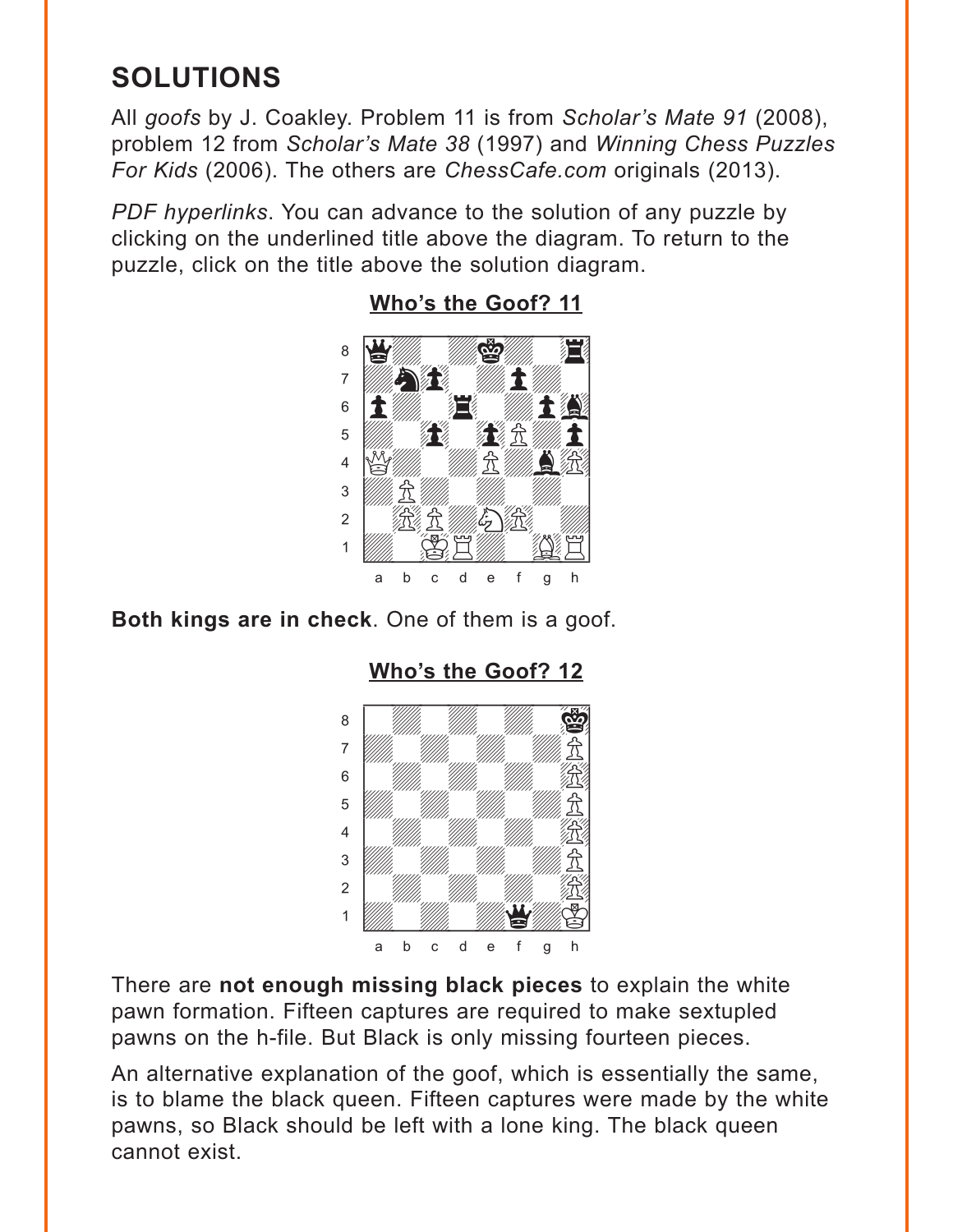### **[Who's the Goof? 13](#page-2-0)**

<span id="page-4-0"></span>

The goof is the **white bishop on b7**. It cannot be the bishop that started on f1 and it cannot be a promoted pawn.

All of the other unusual features in this position can be explained by legal moves.

The double check by the black queen and rook (f8) is the result of an *en passant* capture. The previous moves, with a white pawn on g2 and black pawn (from g3) on f4, were 1...Qh5+ 2.g2-g4 f4xg3+.

Therefore, on the previous turn, there were unmoved white pawns on e2 and g2. That means that White's original light-squared bishop never moved. It was captured on f1. So the bishop on b7 must be a promoted pawn.

Let's continue the investigation by taking an inventory of pieces, and identifying other necessary captures and promotions.

Black has fifteen pieces on the board, including a third rook and a bishop on d1 which must be promoted pawns. We can deduce that the only black piece that has been captured is the original lightsquared bishop.

The missing black pawns are from the b-file and c-file. They could have promoted on b1 and d1.

The black b-pawn would need two captures to promote into a rook on b1 (for example, b7-b5xa4xb3-b2-b1=R). It could then retreat to the 8th rank.

The black c-pawn would need one capture (on d2) to promote into a bishop on d1.

White is missing five pieces: queen, dark-squared bishop, knight, and two pawns.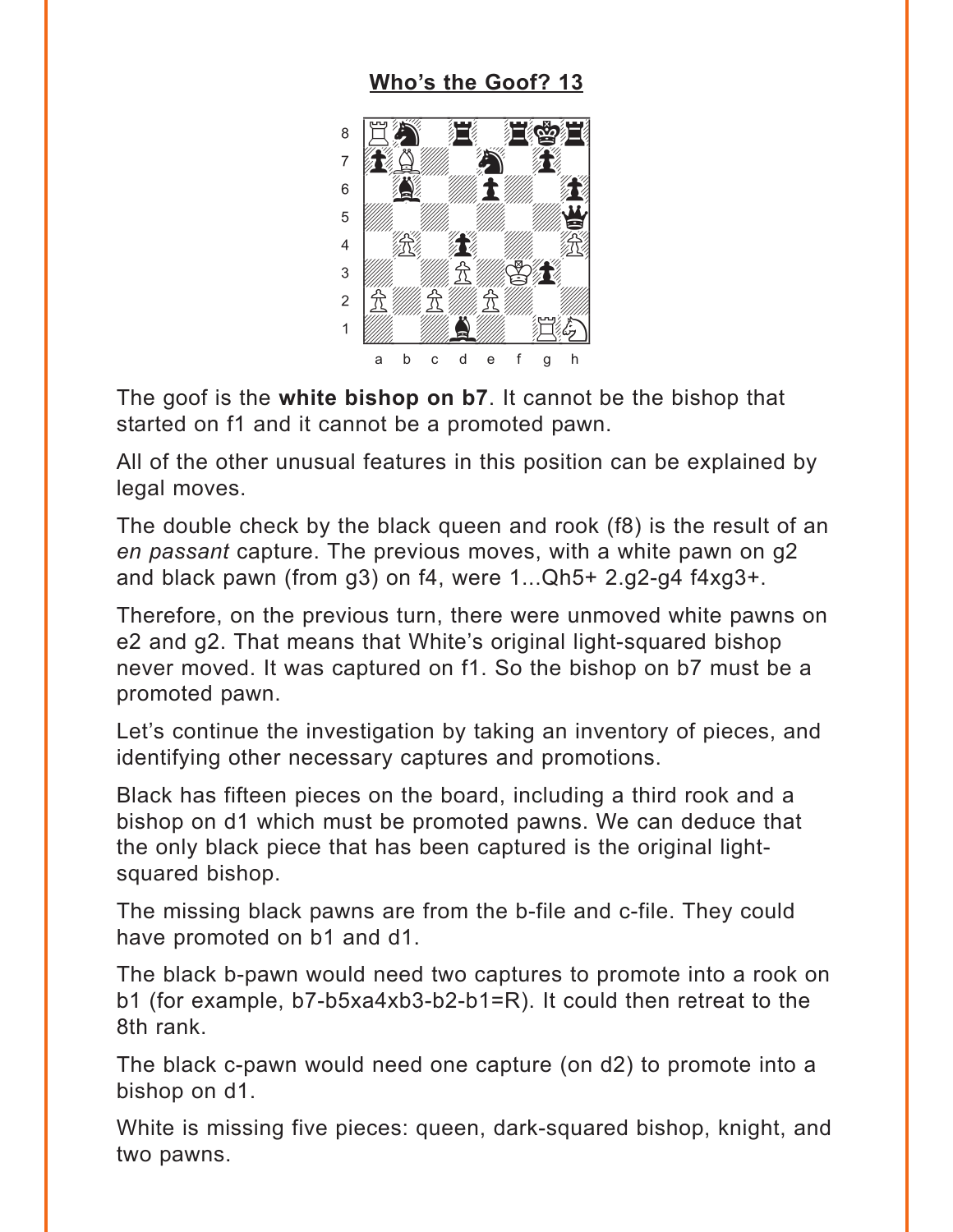<span id="page-5-0"></span>The g-pawn was just captured en passant on g3. The missing f-pawn must have promoted into a light-squared bishop on e8 or g8, and later moved to b7.

Thus, the capture of all five missing white pieces is accounted for. The original light-squared bishop was captured on f1. The g-pawn was captured on g3. The queen, dark-squared bishop, and knight were captured by the black b-pawn and c-pawn on their way to promotion.

The final step in proving that the position is illegal is to show that the white f-pawn could not promote into a light-squared bishop.

Until last turn (before the en passant capture), Black had a pawn on the f-file, standing in the path of the white f-pawn. In order to get by the black f-pawn, the white f-pawn would need to make a capture onto an adjacent file. It did not capture on the g-file because then there would be no way past the black pawn on g7. Remember, black is only missing one piece, so only one capture by the white f-pawn is possible.

A similar problem would occur on the e-file. The black pawn on e6 is the original e-pawn. It did not capture from d7 or f7 because all the missing white pieces were captured elsewhere. The only way that the white f-pawn could get past the black e-pawn and f-pawn would be to capture on e7 while the black f-pawn was still on f7. However, e7 is a dark square and Black is only missing a light-squared bishop. That means the white f-pawn never reached the last rank, and it is impossible for the bishop on b7 to be a promoted pawn. Therefore, the position is illegal.



#### **[Who's the Goof? 14](#page-2-0)**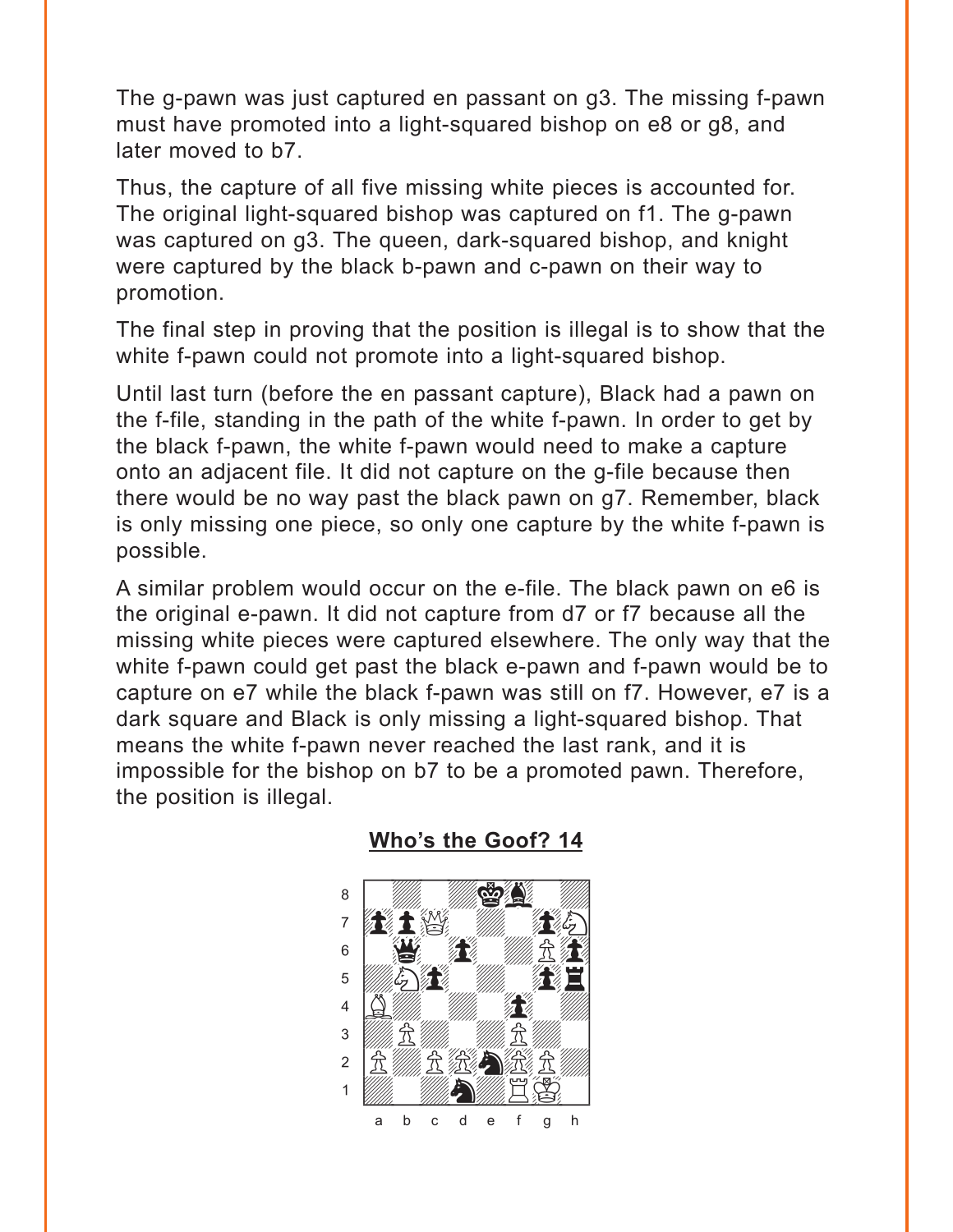The nature of his crime is well concealed, but the main culprit in this case is the missing white rook from a1. However, the black kingside pawns may be charged as accessories.

The illegal activity took place at least two turns ago.

As usual, an inventory of pieces and the identification of necessary captures and promotions is useful preparation for the rest of the investigation.

White is missing a rook and a dark-squared bishop. Black is missing a rook and a light-squared bishop.

White has doubled pawns on the f-file and g-file. So the two missing black pieces were captured by pawns on f3 and somewhere on the g-file.

The black kingside pawn formation also requires two captures. The two missing white pieces were captured by pawns somewhere on the f-file and g-file.

So all missing pieces (captures) are accounted for. There are no promotions to worry about since both sides have eight pawns.

White is in checkmate, and it is easy to see that the last move was ...Ne2#. The knight could have come from c1, c3, d4, or g3. For argument's sake, let's say it came from d4. This diagram shows the position before that move.



The question then is "What was White's last move?"

It was not a pawn move. Five of the white pawns are still unmoved on the second rank. The b-pawn moved previously to free the bishop from c1. The e-pawn captured earlier on f3 to free the bishop from f1. The h-pawn, which captured at some point on the g-file, did not just move from g5 or h5 (to g6) because those squares are occupied.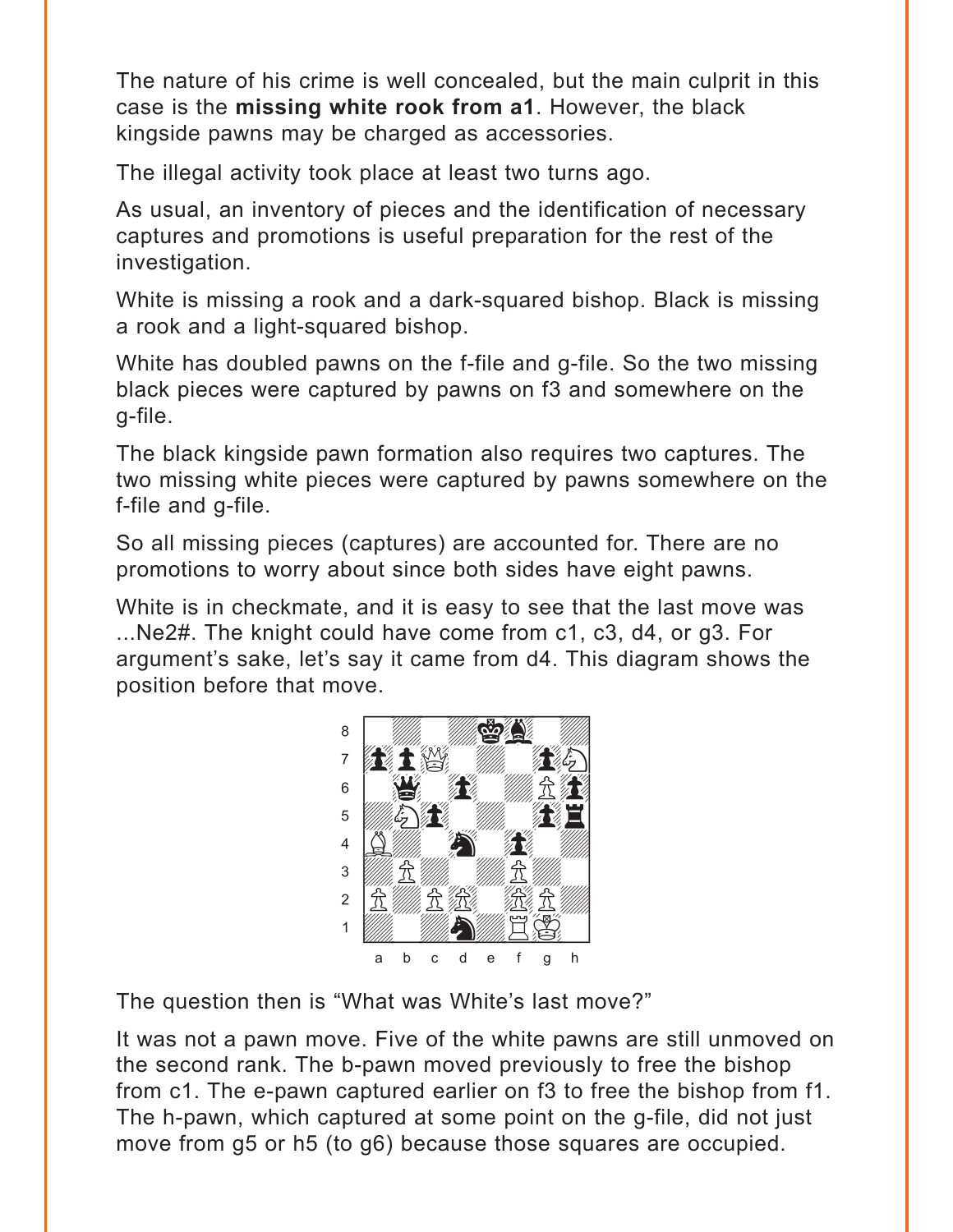The last move was not by the rook. It could only move to f1 from e1, where it would be giving check. *It cannot be White's turn if Black is in check*.

The same thing applies to the queen and the knight on h7. They would be checking the black king on any square they could have moved from.

The bishop could not have moved. It is completely blocked in on a4.

The last move was not with the knight at b5. Since there are no missing black pieces "available", the knight could not have captured on that square. The b5 square would have been empty, which means that the black king would be in check from the bishop before the knight moved there.

That leaves the king. He did not move from h1 or h2 because he would be in an impossible check on those squares. The black rook would have no legal move on the previous turn to reach h5. The rook would already be checking the king (on h1 or h2) from any square it could move from.

As you probably realized already, there is one other possibilty: castling. Here is the position before that move.



Because White has just "uncastled", we know that the king has not moved previously. However, if the e1 square was occupied, then the white rook from a1 had no outlet from behind the white wall of pawns. It could not have been captured by the black pawns. Therefore the position is illegal.

There are **not enough missing white pieces** for the two captures required by the black pawns.